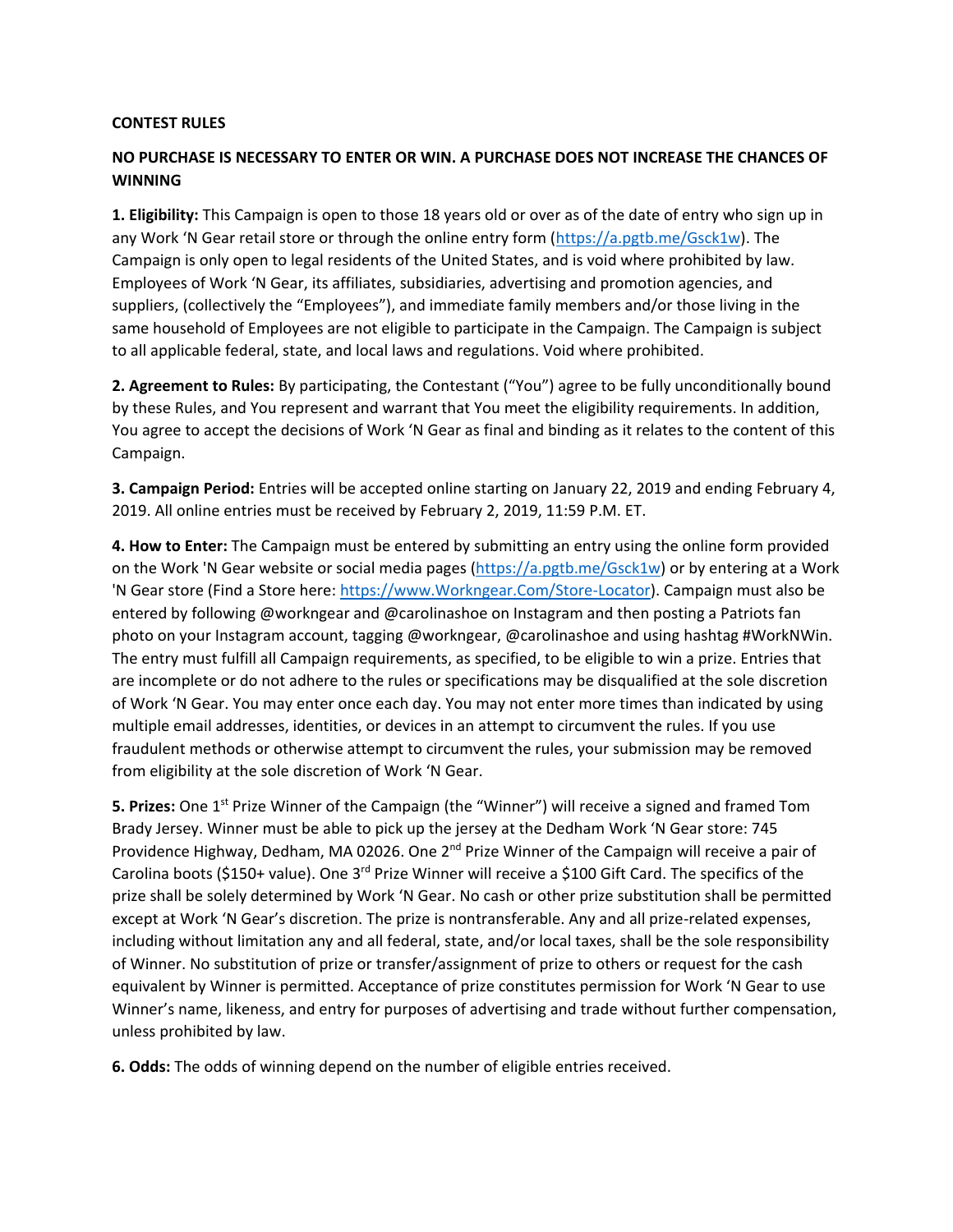**7. Winner Selection and Notification:** Winners will be selected by random under the supervision of Work 'N Gear. Winners will be notified by email within five (5) business days following selection of Winners. Work 'N Gear shall have no liability for Winner's failure to receive notices due to spam, junk email or other security settings or for Winner's provision of incorrect or otherwise non-functioning contact information. If a Winner cannot be contacted, is ineligible, fails to claim the prize within 10 business days from the time award notification was sent, or fails to timely return a completed and executed declaration and release as required, the prize may be forfeited and an alternate Winner selected. Receipt by Winner of the prize offered in this Campaign is conditioned upon compliance with any and all federal, state, and local laws and regulations. ANY VIOLATION OF THESE OFFICIAL RULES BY WINNER (AT WORK 'N GEAR'S SOLE DISCRETION) WILL RESULT IN WINNER'S DISQUALIFICATION AS WINNER OF THE CAMPAIGN, AND ALL PRIVILEGES AS WINNER WILL BE IMMEDIATELY TERMINATED.

**8. Rights Granted by You:** By entering this content (e.g., text, etc.), You understand and agree that Work 'N Gear, anyone acting on behalf of Work 'N Gear, and Work 'N Gear's licensees, successors, and assigns, shall have the right, where permitted by law, to print, publish, broadcast, distribute, and use in any media now known or hereafter developed, in perpetuity and throughout the World, without limitation, your entry, name, portrait, picture, voice, likeness, image, statements about the Campaign, and biographical information for news, publicity, information, trade, advertising, public relations, and promotional purposes without any further compensation, notice, review, or consent.

**9. Terms & Conditions:** Work 'N Gear reserves the right, in its sole discretion, to cancel, terminate, modify or suspend the Campaign should virus, bug, non-authorized human intervention, fraud, or other cause beyond Work 'N Gear's control corrupt or affect the administration, security, fairness, or proper conduct of the Campaign. In such case, Work 'N Gear may select the Winner from all eligible entries received prior to and/or after (if appropriate) the action taken by Work 'N Gear. Work 'N Gear reserves the right, in its sole discretion, to disqualify any individual who tampers or attempts to tamper with the entry process or the operation of the Campaign or website or violates these Terms & Conditions. Work 'N Gear has the right, in its sole discretion, to maintain the integrity of the Campaign, to void votes for any reason, including, but not limited to: multiple entries from the same user from different IP addresses; multiple entries from the same computer in excess of that allowed by Campaign rules; or the use of bots, macros, scripts, or other technical means for entering. Any attempt by an entrant to deliberately damage any website or undermine the legitimate operation of the Campaign may be a violation of criminal and civil laws. Should such attempt be made, Work 'N Gear reserves the right to seek damages to the fullest extent permitted by law.

**10. Limitation of Liability:** By entering, You agree to release and hold harmless Work 'N Gear and its subsidiaries, affiliates, advertising and promotion agencies, partners, representatives, agents, successors, assigns, employees, officers, and directors from any liability, illness, injury, death, loss, litigation, claim, or damage that may occur, directly or indirectly, whether caused by negligence or not, from: (i) such entrant's participation in the Campaign and/or his/her acceptance, possession, use, or misuse of any prize or any portion thereof; (ii) technical failures of any kind, including but not limited to the malfunction of any computer, cable, network, hardware, or software, or other mechanical equipment; (iii) the unavailability or inaccessibility of any transmissions, telephone, or Internet service; (iv) unauthorized human intervention in any part of the entry process or the Promotion; (v) electronic or human error in the administration of the Promotion or the processing of entries.